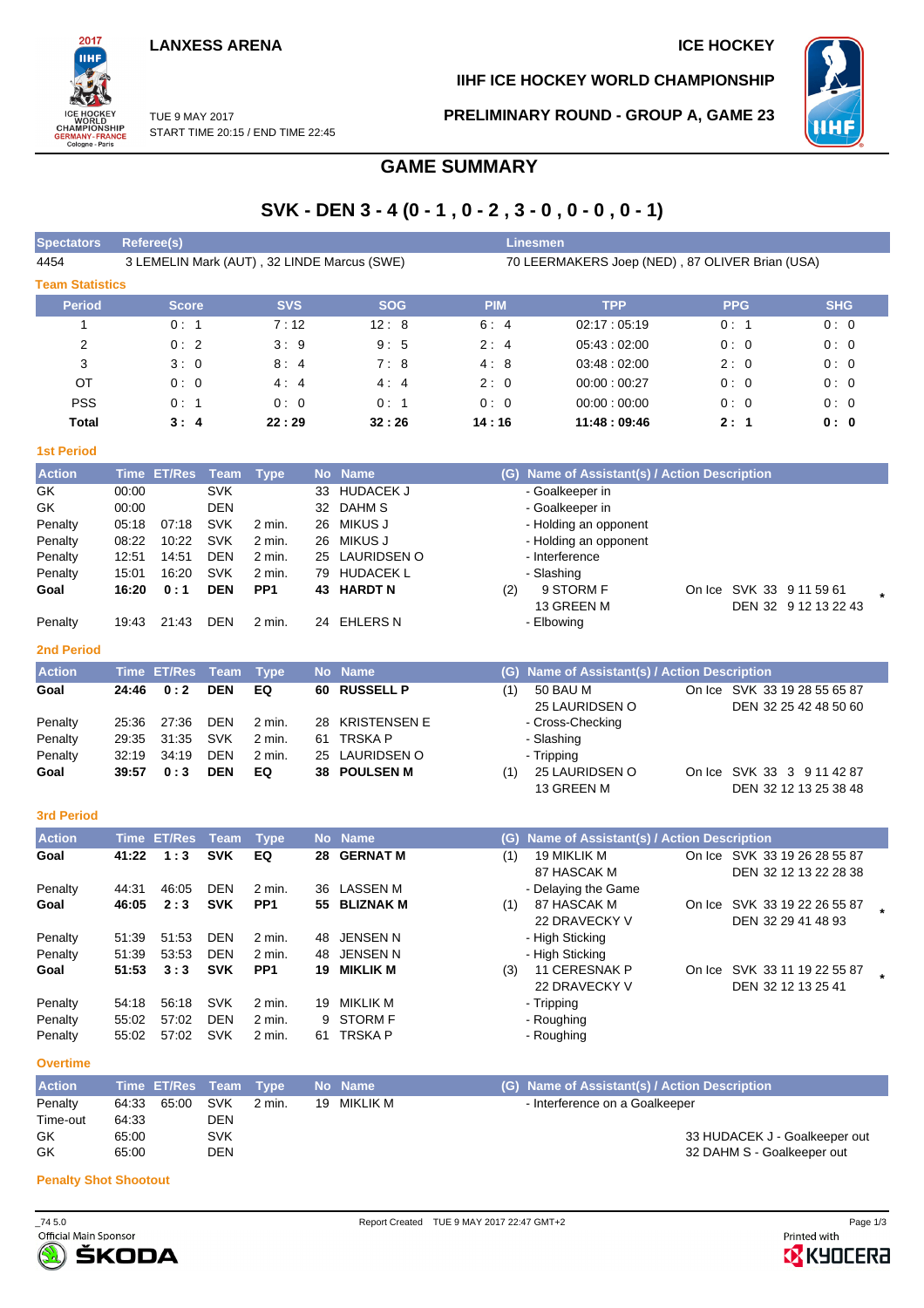## **LANXESS ARENA ICE HOCKEY**



## **IIHF ICE HOCKEY WORLD CHAMPIONSHIP**

## **PRELIMINARY ROUND - GROUP A, GAME 23**



TUE 9 MAY 2017 START TIME 20:15 / END TIME 22:45

| <b>Action</b> | <b>Time</b> | <b>Result</b> | Team       |     | No Name       | (G) Action Description |                              |
|---------------|-------------|---------------|------------|-----|---------------|------------------------|------------------------------|
|               |             | 0:0           | <b>DEN</b> | 24  | EHLERS N      | - Saved by goalie      | 33 HUDACEK J (SVK) - on goal |
|               |             | 0:0           | <b>SVK</b> | 79  | HUDACEK L     | - Saved by goalie      | 32 DAHM S (DEN) - on goal    |
|               |             | 0:0           | <b>DEN</b> | 12. | CHRISTENSEN M | - Saved by goalie      | 33 HUDACEK J (SVK) - on goal |
|               |             | 0:0           | <b>SVK</b> | 87  | HASCAK M      | - Saved by goalie      | 32 DAHM S (DEN) - on goal    |
|               |             | 0:1           | <b>DEN</b> | 13  | GREEN M       | - Scored               | 33 HUDACEK J (SVK) - on goal |
|               |             | 0:0           | <b>SVK</b> | 22  | DRAVECKY V    | - Missed (goal post)   | 32 DAHM S (DEN) - on goal    |
| <b>GWG</b>    | 65:00       | 0:1           | <b>DEN</b> | 13. | GREEN M       | (1)                    |                              |

### **Goalkeeper Records**

### **Team : SVK - Slovakia Team : DEN - Denmark**

| No Name           | <b>SOG</b> | <b>SVS</b> | <b>MIP</b> | No Name            | <b>SOG</b> | <b>SVS</b> | <b>MIP</b> |
|-------------------|------------|------------|------------|--------------------|------------|------------|------------|
| 33 HUDACEK Julius | 26         | 22         | 65:00      | 32 DAHM Sebastian  | 32         | 29         | 65:00      |
| 50 LACO Jan       |            |            |            | 39 SORENSEN George |            |            |            |

### **Game Statistics**

|              | Team: SVK (blue) |                         |    |                |                |                |                |                |                   |        |                |                |               |          |                |       |                     |    |                     |                     |                           |    |      |
|--------------|------------------|-------------------------|----|----------------|----------------|----------------|----------------|----------------|-------------------|--------|----------------|----------------|---------------|----------|----------------|-------|---------------------|----|---------------------|---------------------|---------------------------|----|------|
|              |                  | Head Coach: CIGER Zdeno |    |                |                |                |                |                |                   |        |                |                | Shots on Goal |          |                |       |                     |    |                     | Time on Ice         |                           |    |      |
|              | <b>No Pos</b>    | <b>Name</b>             | G. | A              | P              |                |                |                | PIM FO+ FO- FO+/- | FO%    |                |                |               | 3 OT TS  |                | $+/-$ |                     | 12 | 3                   | <b>OT</b>           | <b>TOT SHF AVG</b>        |    |      |
| 8 D          |                  | <b>SERSEN Michal</b>    | 0  | 0              | 0              | $\Omega$       | $\Omega$       | 0              | 0                 | 0.00   | 0              | 0              | 0             | 1        | -1             | 0     | 4:48                |    |                     | 4:37 6:14 1:51      | 17:30                     | 27 | 0:38 |
| 9 F          |                  | <b>SKOKAN David</b>     | 0  | $\Omega$       | 0              | $\Omega$       |                | 0              |                   | 100.00 | 0              | 0              | $\Omega$      | 0        | $\Omega$       | -1    |                     |    |                     | 4:48 4:55 2:29 0:00 | 12:12                     | 16 | 0:45 |
| 22 F         |                  | DRAVECKY Vladimir +C    | 0  | 2              | $\overline{2}$ | 0              | 0              | 1              | $-1$              | 0.00   | 0              | 1              | 0             | 0        |                | 0     |                     |    |                     |                     | 6:06 8:57 9:06 1:38 25:47 | 28 | 0:55 |
| 42 F         |                  | ZIGO Tomas              | 0  | $\Omega$       | $\Omega$       | $\Omega$       | 2              | 8              | -6                | 20.00  | 0              | 0              |               | 0        |                |       |                     |    |                     |                     | 3:43 3:54 2:35 0:00 10:12 | 13 | 0:47 |
| 65 D         |                  | <b>CAJKOVSKY Michal</b> | 0  | 0              | 0              | 0              | 0              | 0              | 0                 | 0.00   | 1              | 0              | $\Omega$      | 1        | $\overline{2}$ | $-1$  |                     |    |                     |                     | 5:55 4:17 6:29 1:28 18:09 | 29 | 0:37 |
| 3 D          |                  | <b>JANOSIK Adam</b>     | 0  | 0              | 0              | 0              | 0              | 0              | 0                 | 0.00   | 0              | 0              | 0             | 0        | 0              | -1    |                     |    |                     |                     | 5:23 3:53 2:37 0:00 11:53 | 15 | 0:47 |
| 11 D         |                  | <b>CERESNAK Peter</b>   | 0  | 1              | 1              | 0              | 0              | 0              | $\Omega$          | 0.00   | 2              | 0              | 0             | $\Omega$ | 2              | -1    |                     |    |                     |                     | 9:40 7:33 4:42 1:17 23:12 | 31 | 0:44 |
| 19 F         |                  | MIKLIK Michel +A (BP)   |    | 1              | 2              | 4              | 0              | 0              | 0                 | 0.00   | 1              | 2              | 1             | 1        | 5              | 0     |                     |    |                     |                     | 6:31 6:47 8:21 1:07 22:46 | 29 | 0:47 |
| 55 F         |                  | <b>BLIZNAK Mario</b>    |    | 0              | 1              | 0              | 10             | 7              | 3                 | 58.82  | 1              | 1              |               | 0        | 3              | 0     |                     |    |                     |                     | 6:55 5:33 7:33 1:03 21:04 | 28 | 0:45 |
| 87 F         |                  | <b>HASCAK Marcel</b>    | 0  | $\overline{2}$ | 2              | 0              | $\overline{2}$ |                |                   | 66.67  | 4              | 1              | 2             |          | 8              | -1    |                     |    |                     |                     | 6:40 6:58 6:52 1:08 21:38 | 29 | 0:44 |
| 6 F          |                  | <b>CINGEL Lukas</b>     | 0  | 0              | 0              | 0              | 4              | 9              | -5                | 30.77  | 0              | 0              | 0             | 0        | 0              | 0     |                     |    |                     |                     | 5:12 5:55 5:07 1:05 17:19 | 25 | 0:41 |
| 18 F         |                  | <b>KUDRNA Andrei</b>    | 0  | 0              | 0              | 0              | 0              | 1              | $-1$              | 0.00   | 0              | 1              | 0             | 0        |                | 0     |                     |    |                     |                     | 4:18 4:40 4:16 0:55 14:09 | 20 | 0:42 |
| 26 D         |                  | MIKUS Juraj +A          | 0  | 0              | 0              | 4              | 0              | 0              | $\Omega$          | 0.00   | 0              | 1              | 0             | 0        |                | $+1$  |                     |    |                     |                     | 4:22 5:54 6:29 0:53 17:38 | 31 | 0:34 |
| 28 D         |                  | <b>GERNAT Martin</b>    |    | 0              | 1              | 0              | 0              | 0              | $\Omega$          | 0.00   | 0              | 0              | 1             | 0        |                | 0     |                     |    |                     | 4:45 3:46 5:24 0:00 | 13:55                     | 26 | 0:32 |
| 79 F         |                  | <b>HUDACEK Libor</b>    | 0  | 0              | 0              | $\overline{2}$ | $\Omega$       | $\overline{2}$ | $-2$              | 0.00   | 0              | $\overline{2}$ | 1             | 0        | 3              | 0     |                     |    |                     |                     | 3:43 3:11 6:05 1:45 14:44 | 17 | 0:52 |
| 12 D         |                  | <b>SEDIVY Eduard</b>    | 0  | 0              | 0              | 0              | 0              | 0              | 0                 | 0.00   | 0              | 0              | 0             | 0        | 0              | 0     | 0:24 2:11 1:23 0:00 |    |                     |                     | 3:58                      | 5  | 0:47 |
| 59 F         |                  | <b>STASTNY Andrei</b>   | 0  | 0              | 0              | 0              | $\overline{2}$ | 3              | -1                | 40.00  | 1              | 0              | 0             | 0        |                | 0     |                     |    | 2:43 3:56 1:18 0:00 |                     | 7:57                      | 11 | 0:43 |
| 61 D         |                  | <b>TRSKA Peter</b>      | 0  | 0              | 0              | 4              | 0              | 0              | $\Omega$          | 0.00   | 0              | 0              | 0             | 0        | 0              | 0     |                     |    | 4:00 2:25 3:25 0:00 |                     | 9:50                      | 13 | 0:45 |
| 80 F         |                  | <b>HRNKA Tomas</b>      | 0  | 0              | 0              | $\Omega$       | 0              | 0              | $\Omega$          | 0.00   | $\overline{2}$ | 0              | 0             | 0        | 2              | 0     |                     |    | 2:27 4:11 3:54 0:44 |                     | 11:16                     | 17 | 0:39 |
| 82 F         |                  | <b>SKALICKY Pavol</b>   | 0  | $\Omega$       | $\Omega$       | $\Omega$       | 0              | 0              | 0                 | 0.00   | 0              | 0              | $\Omega$      | 0        | $\Omega$       | 0     |                     |    | 2:05 3:58 3:29 0:00 |                     | 9:32                      | 13 | 0:44 |
| 33 GK        |                  | <b>HUDACEK Julius</b>   | 0  | 0              | 0              | 0              |                |                |                   |        | 0              | 0              | 0             | 0        | 0              |       |                     |    |                     |                     |                           |    |      |
| 50 GK        |                  | LACO Jan                | 0  | $\Omega$       | 0              | 0              |                |                |                   |        | 0              | $\Omega$       | $\Omega$      | $\Omega$ | $\Omega$       |       |                     |    |                     |                     |                           |    |      |
| <b>Total</b> |                  |                         | 3  | 6              | 9              | 14             | 21             | 32             | -11               | 39.62  | 12             | 9              | 7             | 4        | 32             |       |                     |    |                     |                     |                           |    |      |

### **Team : DEN (white)**

|             | Head Coach: KARLSSON Jan |          |          |          |              |              |          |                     |                 |    |              |   | <b>Shots on Goal</b> |           |              |      |                     |           | Time on Ice |                           |    |                |
|-------------|--------------------------|----------|----------|----------|--------------|--------------|----------|---------------------|-----------------|----|--------------|---|----------------------|-----------|--------------|------|---------------------|-----------|-------------|---------------------------|----|----------------|
| No Pos Name |                          | G.       |          | P.       |              |              |          | $PIM$ FO+ FO- FO+/- | FO <sub>%</sub> |    | 2.           |   | $3$ OT $^{\circ}$    | <b>TS</b> |              |      | 2                   | з         | <b>OT</b>   | тот                       |    | <b>SHF AVG</b> |
| 24 F        | <b>EHLERS Nikolaj</b>    | 0.       | 0        |          |              | o            | 0        |                     | 0.00            |    |              |   |                      | 3         |              | 7:11 | 3:55                | 6:1       | 3.03        | 20:20                     | 25 | 0.48           |
| 29 F        | MADSEN Morten +A         | 0.       | 0        | 0        |              | 0            | 0        |                     | 0.00            |    |              |   |                      |           |              |      | 7:23 5:54           | 5:11      | 0:00        | 18:28                     | 23 | 0:48           |
| 41 D        | JENSEN Jesper (BP)       | 0        | 0        | 0        |              | o            | 0        | 0                   | 0.00            |    |              |   |                      |           |              |      | 8:1710:2110:16 2:43 |           |             | -31:37                    | 40 | 0.47           |
| 48 D        | <b>JENSEN Nicholas</b>   | 0        | $\Omega$ | 0        | 4            | 0            | 0        |                     | 0.00            | 0  | n            |   | 0                    |           | $+2$         | 5:51 | 6:37                | 6:59      | 0:00        | 19:27                     | 30 | 0:38           |
| 93 F        | REGIN Peter +A           | 0.       | $\Omega$ | 0        | 0            | 15           | 9        | 6.                  | 62.50           |    | ∩            | 0 | O                    |           | 0            |      | 7:23 5:5910:20 2:51 |           |             | 26:33                     | 32 | 0:49           |
| 9 F         | <b>STORM Frederik</b>    |          |          |          |              | 0            | 0        | $\Omega$            | 0.00            |    |              |   |                      | 3         | $\Omega$     |      |                     |           |             | 6.11 3:35 4:08 0:37 14:31 | 19 | 0.45           |
| 22 D        | <b>LAURIDSEN Markus</b>  | ∩        | $\Omega$ | $\Omega$ | <sup>0</sup> | 0            | $\Omega$ | 0                   | 0.00            | 0. | 0            | 0 | $\Omega$             |           | -1           |      | 8:04 4:20 2:55 0:00 |           |             | 15:19                     | 21 | 0:43           |
| 28 D        | <b>KRISTENSEN Emil</b>   | ∩        | $\Omega$ | 0        | 2            | <sup>0</sup> | 0        | 0                   | 0.00            |    | <sup>n</sup> |   | O                    |           | -1           |      |                     |           |             | 6:42 6:05 6:26 2:16 21:29 | 30 | 0.42           |
| 33 F        | <b>JAKOBSEN Julian</b>   | O.       | $\Omega$ | 0        |              |              | 6        |                     | 53.85           | 0  | $\Omega$     |   |                      |           | <sup>0</sup> |      | 5:30 5:32 5:33      |           | 1:08        | 17:43                     | 28 | 0:37           |
| 43 F        | <b>HARDT Nichlas</b>     |          | $\Omega$ |          |              | U            | 0        |                     | 0.00            |    |              |   | o                    | 3         | 0            |      | 7:04 5:01           |           | 6:40 1:35   | 20:20                     | 27 | 0.45           |
| 12 F        | <b>CHRISTENSEN Mads</b>  | $\Omega$ | $\Omega$ |          |              | 2            | 0        |                     | 2 100.00        | 0. | 0            |   |                      | 3         | 0            |      | 4:32 5:24 4:43      |           | 1:00        | 15:39                     | 28 | 0:33           |
| 13 F        | GREEN Morten +C          |          | 2        | 3        | 0            | 6            | 3        | 3.                  | 66.67           |    | <sup>0</sup> |   |                      |           | 0            |      | 5.04 6.17           | 4:15 0:00 |             | 15:36                     | 27 | 0:34           |
| 25 D        | <b>LAURIDSEN Oliver</b>  |          |          |          |              | 0            | 0        |                     | 0.00            |    |              |   | 0                    |           | $+2$         | 3:51 | 8:15 9:23 0:00      |           |             | 21:29                     | 38 | 0.33           |